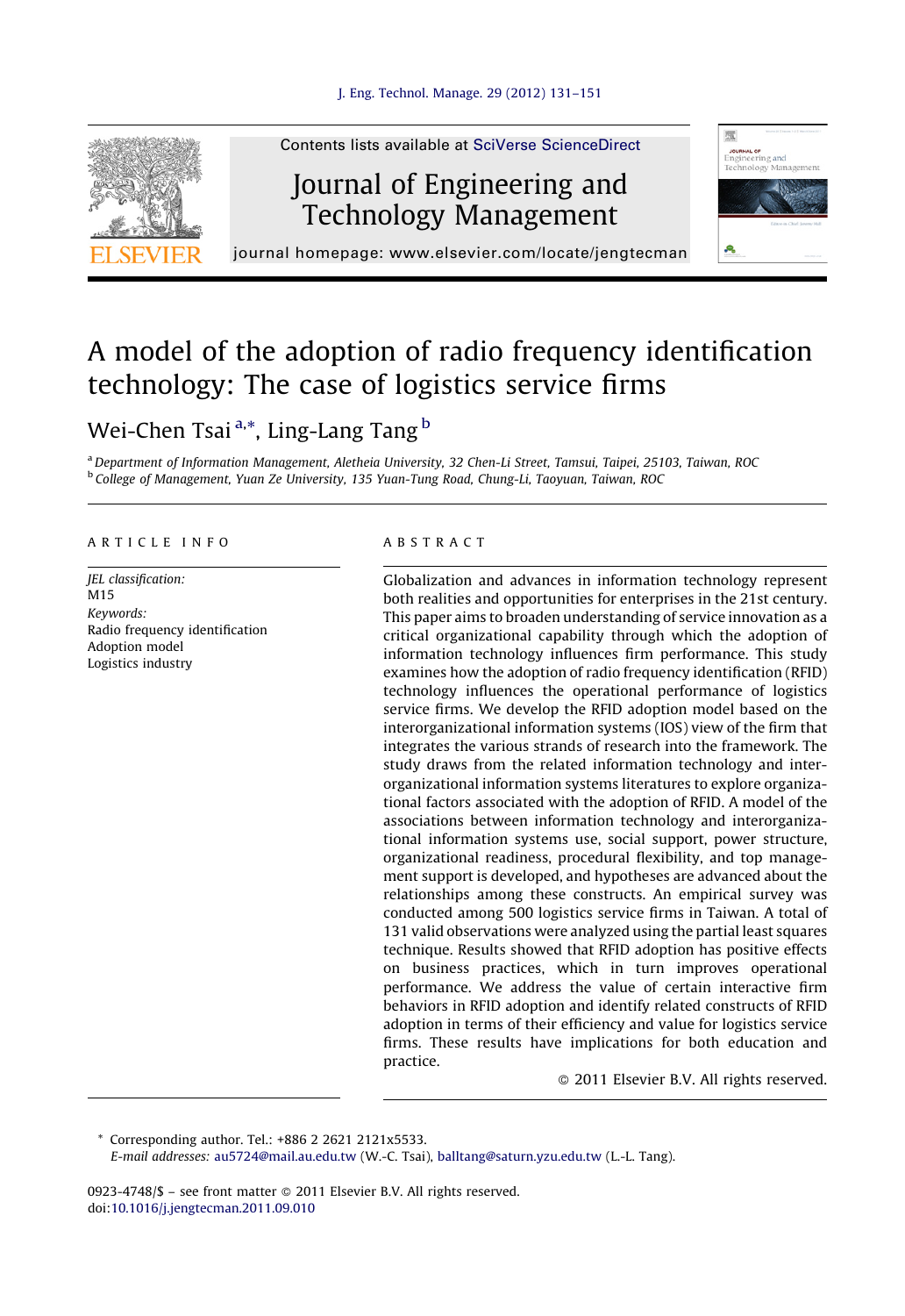#### Introduction

It is very important that logistics firms be able to compete in the delivery service market ([Dutta](#page--1-0) et al., [2007\)](#page--1-0). Logistic management is one of the key success factors of a supply chain system. Reducing costs, and improving efficiency and service quality in a competitive business environment are the main concerns of many logistics service providers. Many logistics companies have invested extensively in information and logistics technologies. Logistics companies could increase their performance by employing RFID (radio frequency identification). RFID is the latest technology being used to gain and sustain such a competitive advantage. Similar to a bar code, RFID is an automated identification and data collection technology that uses radio frequency waves to transfer data between a reader and items to which RFID devices have been affixed [\(Ranky,](#page--1-0) 2006). The benefits of RFID are that it accurately recognizes each item; tracks items as they move through the supply chain; shares information with business partners; and allows for collaboration in terms of inventory management, planning, forecasting, and replenishment (Subramani, 2004; [Vijayaraman](#page--1-0) and Barbara, 2006). Moreover, firms use RFID results in reduced labor costs, simplified business processes, and more accurate inventory management, especially for distributors in the logistics industry (Kim et al., [2008](#page--1-0)).

However, Organizations that have failed RFID implementations have been plastered all over the press because of lack of technology, deficient IT knowledge, budgetary constraints, unqualified business partners and misunderstanding of the overall effectiveness of the technology and how it relates to its business. Therefore, to understand RFID technology, organizations must grasp the concepts of operation and the components of the system.

Service innovations can enhance supply chain performance and increase customer value. The RFID system is a critical innovation technology for improving logistics service firms' service performance. Logistics service firms should pay attention to adopt more efficient logistics technologies to provide better services for their customers. In our study we examine the view of interorganizational information systems (IOS) connecting the logistic firms with inter- and intra organizational factors. We provide a conceptual model for adopting RFID technology in the logistics industry. We will investigate the influences of adopting new technologies on supply chain performance and which key organizational factors can affect RFID adoption in supply chains. Finally, we propose several distinct avenues for future applied research in this area.

#### Literature and related hypotheses

#### Advantages and disadvantages of RFID adoption in the logistics industry

Some have claimed that RFID has the potential to greatly improve supply chain efficiency and effectiveness because it enables companies to track productinformation and allows for greater control and flexibility in managing goods as they move through the supply chain [\(Jabjiniak](#page--1-0) and Gilbert, 2004). Ideally, when RFID becomes fully implemented in distribution centers, it will eliminate the need for bar code scanning and manual counting at receiving docks. RFID can facilitate the exchange of necessary information in real time and can help resolve communication problems among supply chain members. RFID location tracking-based delivery planning has been used in the shipping yards of automotive assembly plants, improving visibility and allowing workers to make appropriate operational decisions in terms of vehicle deployment and load makeup (Kim et al., [2008\)](#page--1-0). According to [Vijayaraman](#page--1-0) and Barbara (2006), RFID can help grocery supply chains to improve operational efficiency and stock level transparency for short shelf-life product distribution.

Yet the adoption of RFID technology is not without its challenges. One obstacle to the widespread use of RFID is the need to control costs while still realizing its benefits ([McGinity,](#page--1-0) 2004). According to Smith and [Konsynski](#page--1-0) (2003), in addition to the cost of the tags, organizations must also consider the costs of applying these tags to products, purchasing and installing readers, integrating the technology into the system, training and reorganizing, and implementing application solutions. The complex system integration involved and the need to manage the volumes of data that RFID creates are still other challenges ([Vijayaraman](#page--1-0) and Barbara, 2006). RFID generates a massive amount of data that need to be stored, processed, and used in real time. Therefore, RFID systems need to be integrated into